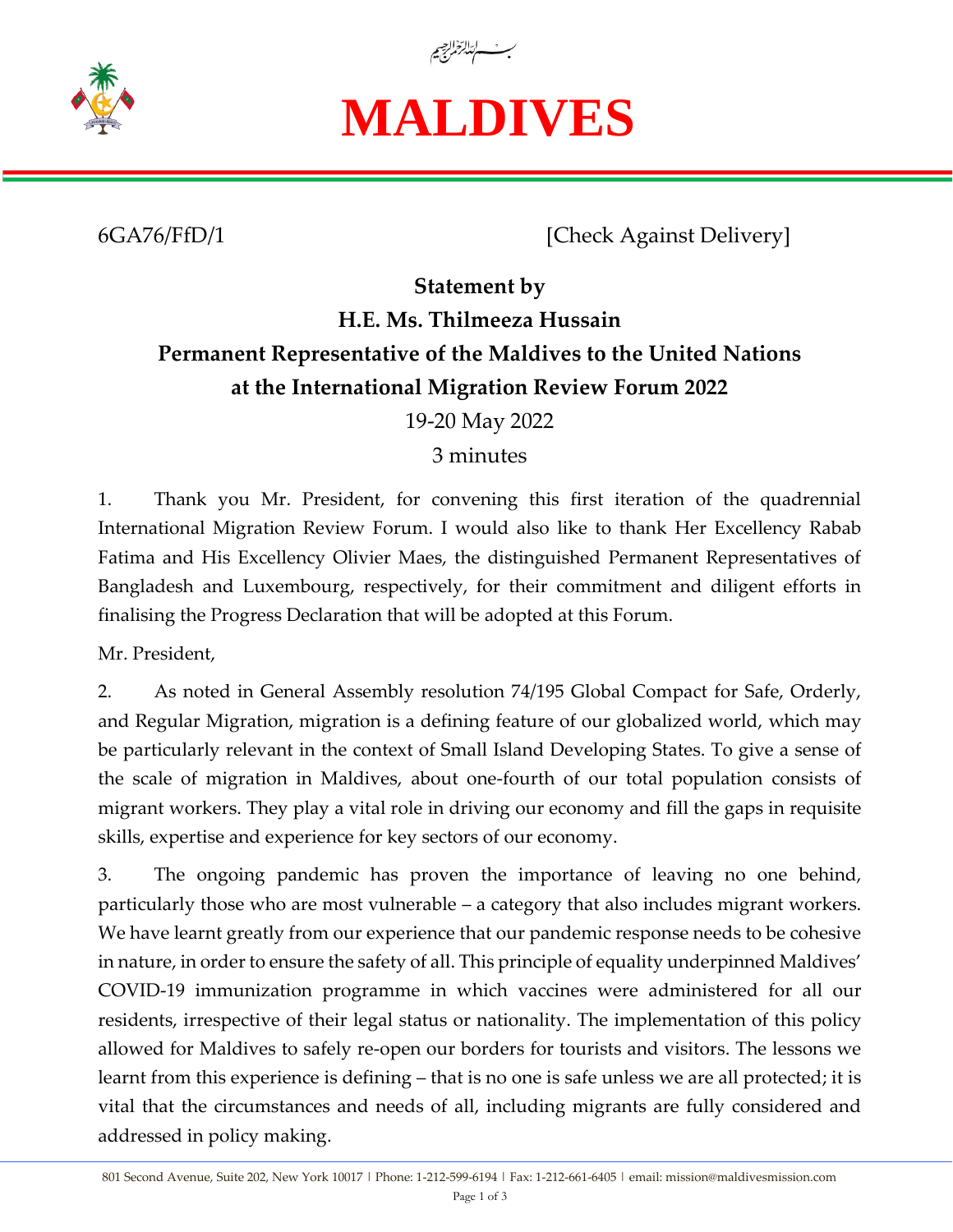

 $-2$ 

Mr. President,

4. We recognize the role that migrant workers play in our efforts towards the achievement of the 2030 Agenda for Sustainable Development. Migrants and migration, as the Global Compact notes, is a multidimensional reality of major relevance for sustainable development and requires comprehensive responses from all countries. Maldives is no exception. Migrant workers are a key driver of our economy, playing crucial roles in key industries that drive our sustainable development. We have over 50,000 migrant workers in our construction industry alone and more than 20,000 foreign nationals working in our tourism industry.

5. The Government of Maldives recognises the need to protect the rights of migrant workers in Maldives. With this in mind, the Government is working to further strengthen our existing labour laws and regulations, as well as working with our development partners to bolster both, the monitoring and enforcement of existing policies. In this regard, a National Task Force on Issues Related to Migrant Workers was established in 2019 to formulate policy on all issues relating to migrant workers, with representation from key stakeholders at the policy level. A nationwide regularization programme was initiated in early 2019 to provide a pathway for undocumented workers to register within the system and transition to legal work. During this period, over 40,000 undocumented workers were registered during the first phase - which amounts to around two-thirds of the estimated undocumented workforce. In addition, the Government assisted those migrant workers who approached for regularization, through job matching facilities with potential employers and aided their reentry to the labour market as smoothly as possible.

## Mr. President,

6. Maldives is proud of the progress we have achieved in meeting the objectives of the Global Compact. However, we acknowledge that more work remains to be done both nationally and internationally. International cooperation is vital to overcome the challenges in meeting our objectives. It is of utmost importance to enhance global cooperation and to identify areas of assistance required, in order to address the gaps identified in this year's Progress Declaration. Moreover, we must strive to ensure that the progress we have achieved over years is not lost. Maldives and other Small Island Developing States require cooperation

<sup>801</sup> Second Avenue, Suite 202, New York 10017 | Phone: 1-212-599-6194 | Fax: 1-212-661-6405 | email: mission@maldivesmission.com